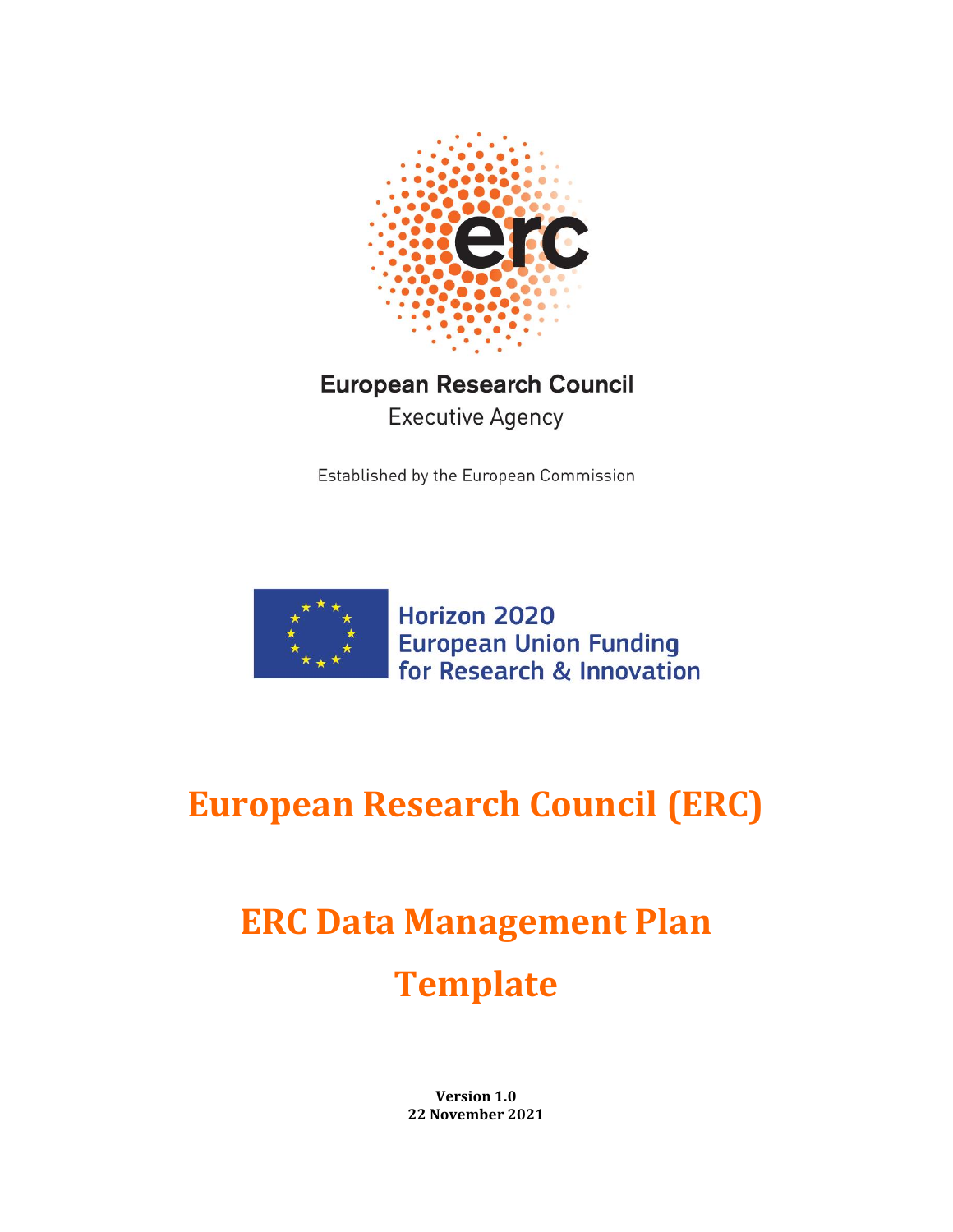

## **ERC OPEN RESEARCH DATA MANAGEMENT PLAN (DMP)**

**European Research Council** 

Established by the European Commission

### **Project Acronym Project Number**

Sea2Cloud

*Template for the ERC Open Research Data Management Plan (DMP)<sup>1</sup> . The following sections should describe how you plan to make the project data Findable, Accessible, Interoperable and Reusable (FAIR). Each of the following five issues should be addressed with a level of detail appropriate to the project.*

**SUMMARY** *(dataset<sup>2</sup> reference and name; origin and expected size of the data generated/collected; data types and formats)*

For the Sea2Cloud project, a unique entry point will be provided to access to the different datasets, which is the Sea2Cloud data access catalog [\(https://sea2cloud.data-terra.org/en/catalogue/\)](https://sea2cloud.data-terra.org/en/catalogue/). The ocean and the atmospheric data are not necessarily archived in the same storage pool, but the objective is that the data catalog keeps it transparent for the user.

The project website [\(https://sea2cloud.data-terra.org/en\)](https://sea2cloud.data-terra.org/en) also contains the description of the campaign and the instruments.

The campaign results are composed of four different types of experiments, each potentially containing both seawater and atmospheric data (classically stored in different data bases, due to their production by different communities), and the dataset as a whole is named Sea2Cloud, with experiments named respectively Sea2Cloud-Tangaroa-ambient, Sea2Cloud-Tangaroa-chemical-fluxes, Sea2Cloud Tangaroa-sea spray-fluxes and Sea2Cloud-Baring Head.

The data formats are the ones used by the instrument PIs during acquisition and analysis. These are the native csv (ascii Comma Separated Values) and xlsx (Excel) files, eventually supplemented with quality flags added by the PIs.

The approximate size of the whole dataset is approximately 2 GB.

l <sup>1</sup> *Based on ['Guidelines on FAIR Data Management in H2020',](http://ec.europa.eu/research/participants/data/ref/h2020/grants_manual/hi/oa_pilot/h2020-hi-oa-data-mgt_en.pdf) version 3.0. 26.07.2016, Annex1*

<sup>2</sup> *Several datasets may be included into a single DMP.*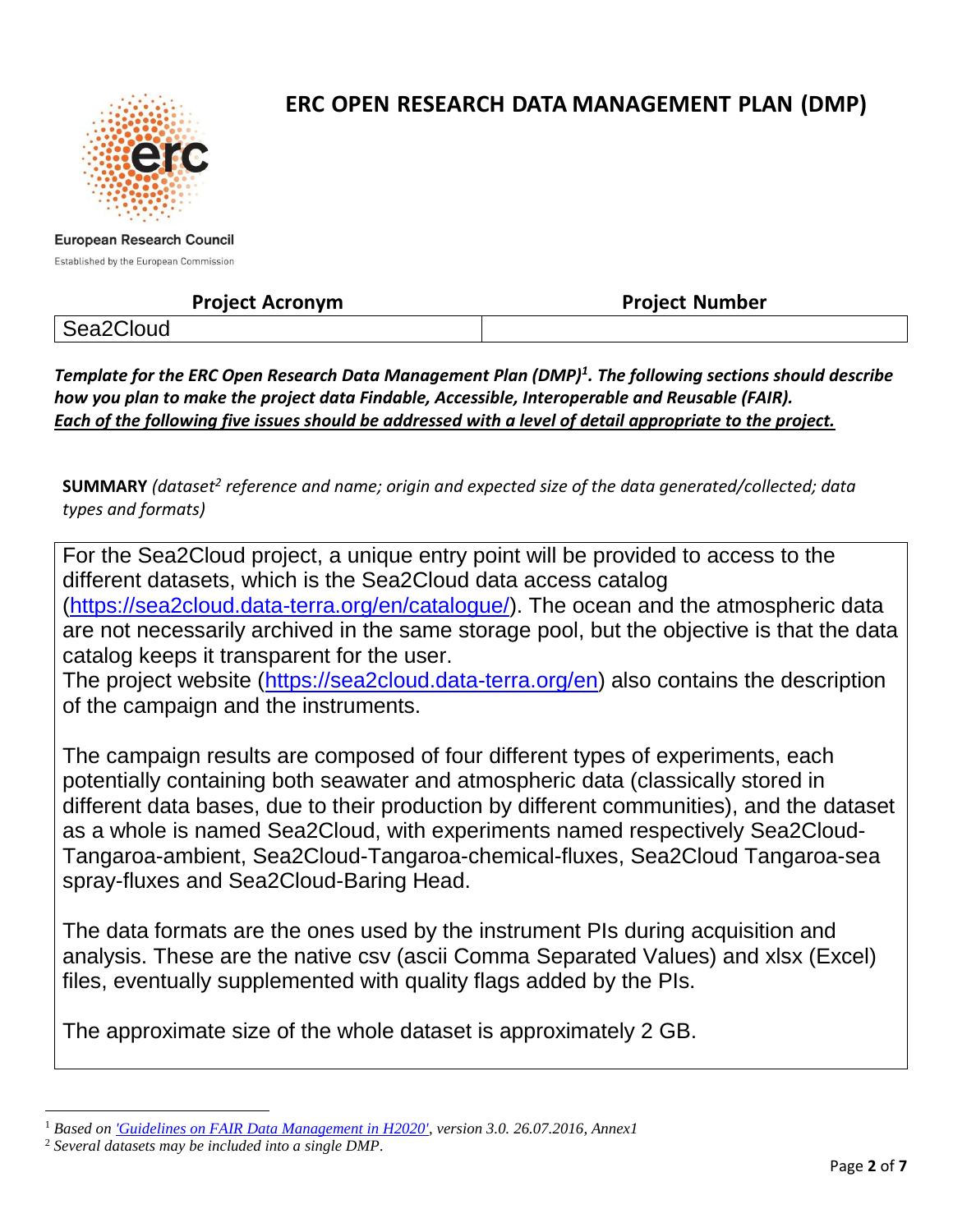**1. MAKING DATA FINDABLE** *(dataset description: metadata, persistent and unique identifiers e.g., DOI)*

The first data set was acquired during a ship campaign in March 2021 (11 days) and contains:

- (1) ambient air gaz-phase, aerosol particles and cloud properties from in situ (ship level) and remote sensing data. Besides raw data, different levels of data sets will be stored and made available following the ACTRIS types format **requirements**
- (2) underway seawater biogeochemical properties along the ship trajectory
- (3) meteorological (wind speed, direction, pressure temperature etc.) from in situ measurements and radio-soundings for profiles and ship data (position, roll and pitch etc.).

The second data set will be based on "incubation" experiments performed during the same ship campaign, they provide fluxes of gaz-phase compounds and particles at the sea-air interface. These data have never been acquired nor submitted to any data base in the past and will have no standards to rely on, but will probably submit time series of concentrations with a detailed meta data file.

The third data set is also dealing with fluxes, but measured using another device and adapted for sea spray fluxes. Sea spray fluxes are monitored for the size distribution of aerosol particles (sub and super-micron), CCN concentrations and online chemistry. These are continuously acquired data with a native 1 min resolution for some instruments (CPC total number concentrations) and 30 min averages for others and level 1 data. There will also be some discrete daily samples for this data set, very small in size.

The fourth data set is for ambient aerosol properties acquired from a fixed station (Baring Head, GAW regional station), for 8 months. These data include aerosol size distribution (10-500 nm), particle total concentrations from 1 nm, 2.5 nm and 10 nm, ions size distributions (2-40 nm), and ions chemical composition (APi ToF data).

All data sets will be made available at the rhythm of publication (there will be an embargo on individual data sets that have not yet been published, until they are). They will have their own DOI and their dataset description in the Sea2Cloud catalog as a landing. To link the 2 information, it will be registered on Datacite [\(https://datacite.org/\)](https://datacite.org/) using its metadata scheme. Moreover, a dataset search tool is provided in the campaign catalog.

As an example, the first data set published is the BTEX fluxes from on deck experiments, which had the following DOI assigned [https://dx.doi.org/10.25326/y3vz-](https://dx.doi.org/10.25326/y3vz-sp14)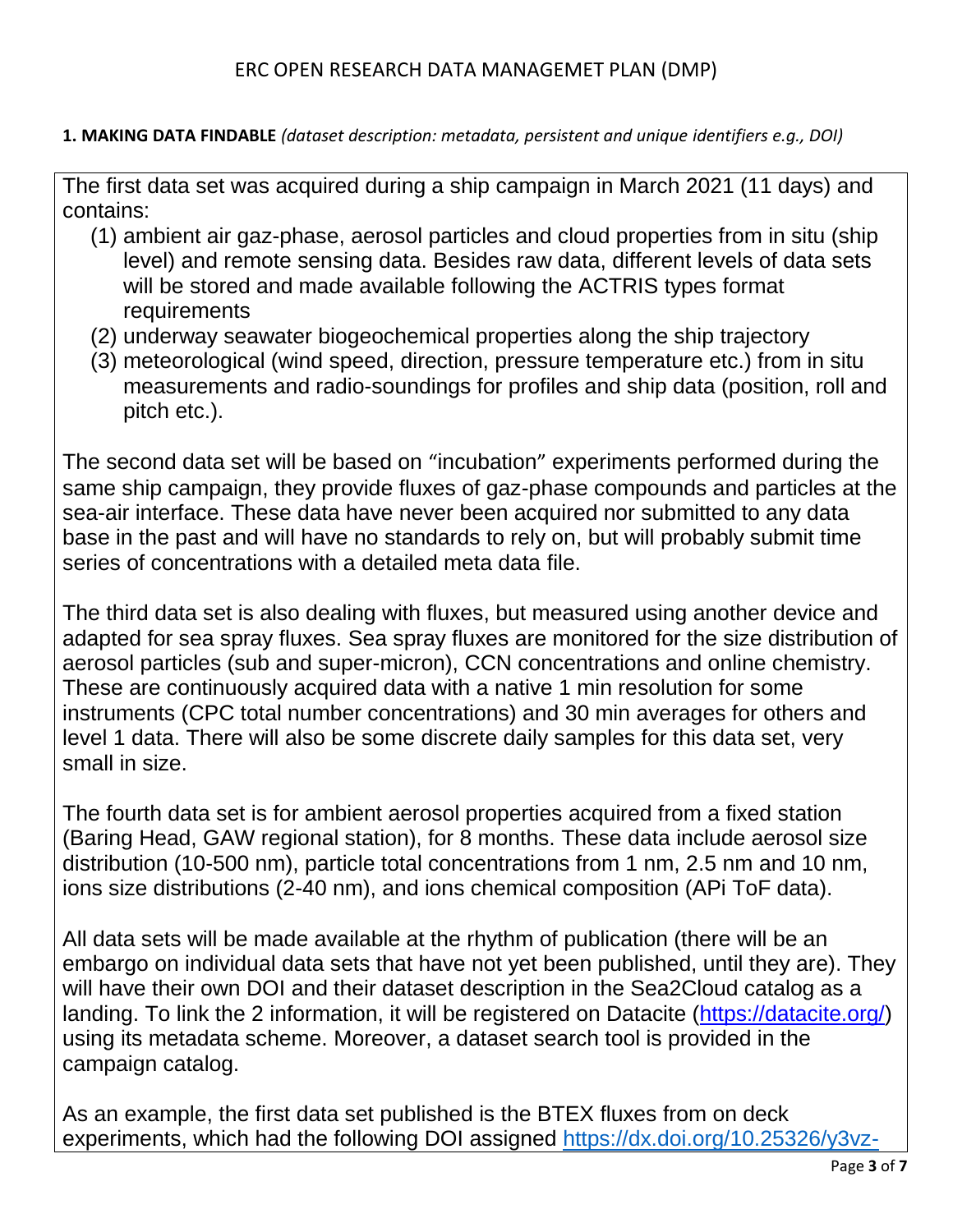[sp14.](https://dx.doi.org/10.25326/y3vz-sp14) The landing page contains the abstract, the data access links, and the different points of contact.

**2. MAKING DATA OPENLY ACCESSIBLE** *(which data will be made openly available and if some datasets remain closed, the reasons for not giving access; where the data and associated metadata, documentation and code are deposited (repository?); how the data can be accessed (are relevant software tools/methods provided?)*

All datasets will be made available at the rhythm of publication (there will be an embargo on individual datasets that have not yet been published, until they are). Nevertheless, they all will be publically available after this phase, but with an accounting identification required (registration is free of charge).

As explained in the previous chapter, the documentation will be hosted on the campaign website [\(https://sea2cloud.data-terra.org/en\)](https://sea2cloud.data-terra.org/en), and the metadata will be available on the catalog [\(https://sea2cloud.data-terra.org/en/catalogue/\)](https://sea2cloud.data-terra.org/en/catalogue/). The data access links will point to 2 data repositories:

- for atmospheric data: the AERIS/ICARE Data and Services Center, which distributes the data as files using FTP and HTTPS protocols,
- for seawater data: the AERIS/SEDOO Data and Services Center, which distributes the data through REST API requests.

At the moment, no additional code is needed, but if needed, it could be hosted in the AERIS gitlab repository.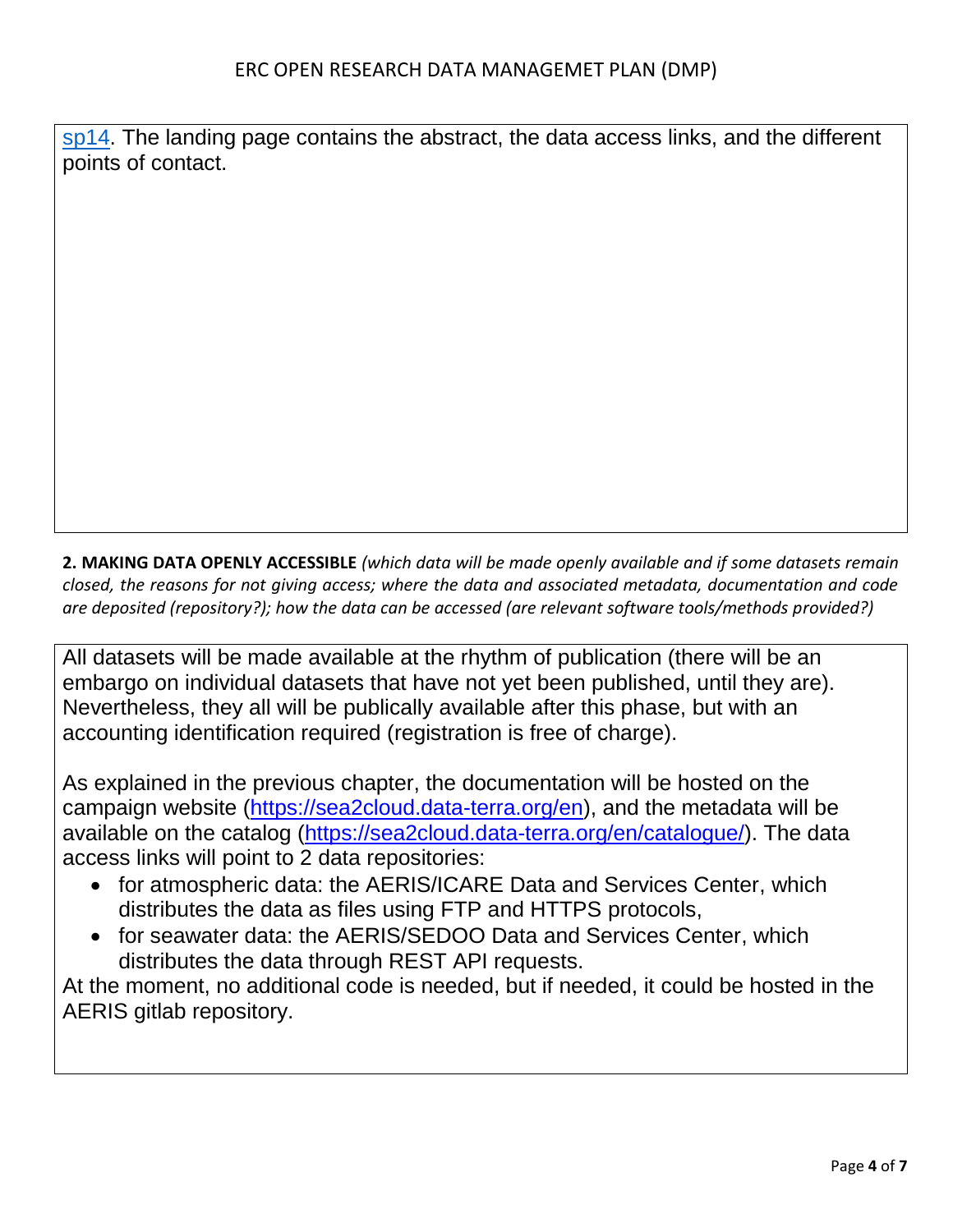#### ERC OPEN RESEARCH DATA MANAGEMET PLAN (DMP)

**3. MAKING DATA INTEROPERABLE** *(which standard or field-specific data and metadata vocabularies and methods will be used)*

The metadata scheme used to build the catalogue pages has been defined internally at AERIS but is compatible with the standard ISO 19115 scheme. A converter to ISO 19115 metadata is available, and could be used to feed geonetwork catalogues for instance. The instrument types and parameters vocabularies are based on the ones defined by the NASA's Global Change Master Directory (GCMD, [https://gcmd.earthdata.nasa.gov\)](https://gcmd.earthdata.nasa.gov/), commonly used by the community.

**4. INCREASE DATA RE-USE** *(what data will remain re-usable and for how long, is embargo foreseen; how the data is licensed; data quality assurance procedures)* 

All data will be hosted by AERIS, a data center strongly supported at national level. It guarantees data will remain available long after the campaign (see below).

The data are distributed using a CC-BY license (Creative Commons Attribution). All data have been manually inspected and qualified by the Principal Investigators of the instruments before public release.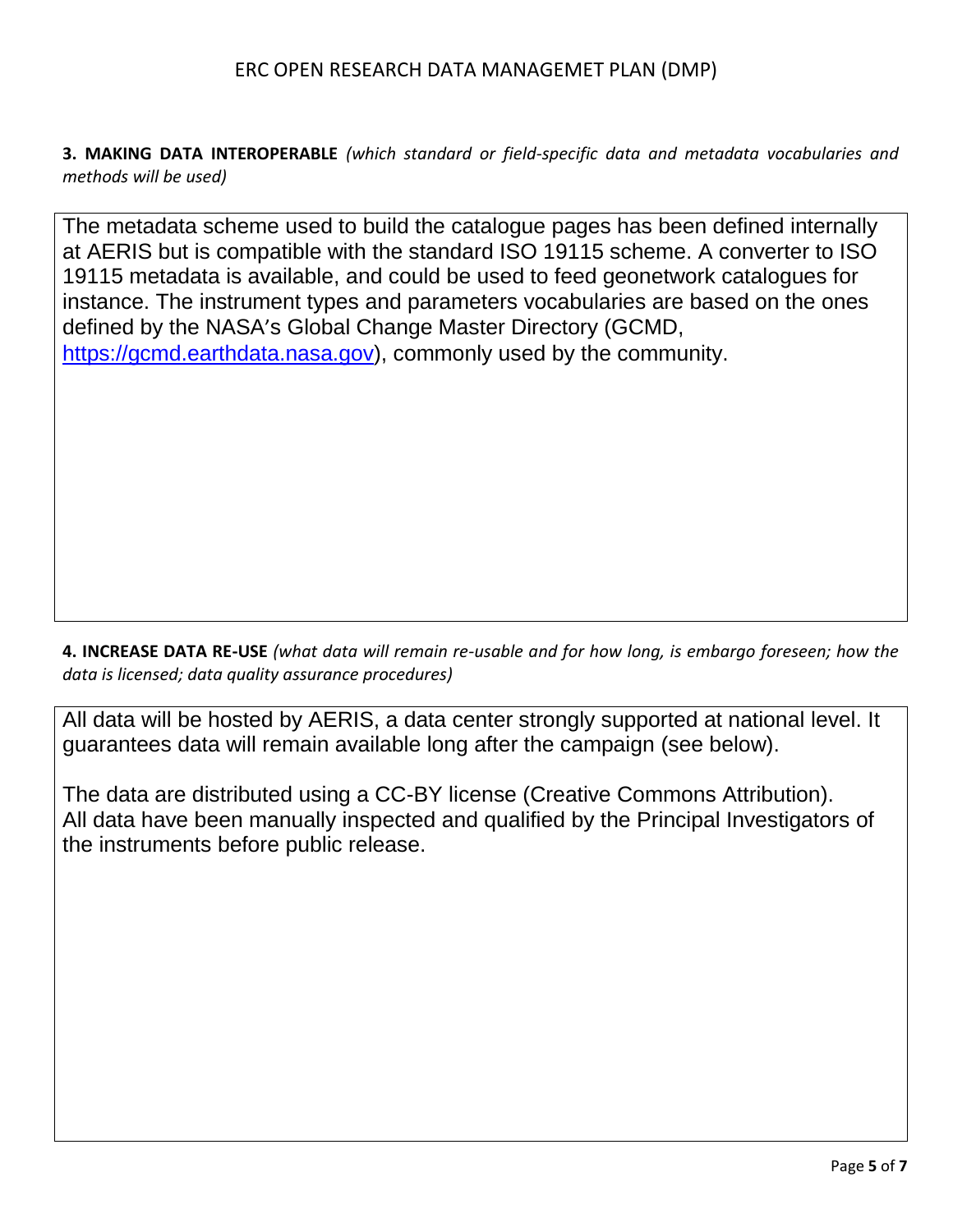#### ERC OPEN RESEARCH DATA MANAGEMET PLAN (DMP)

**5. ALLOCATION OF RESOURCES and DATA SECURITY** *(estimated costs for making the project data open access and potential value of long-term data preservation; procedures for data backup and recovery; transfer of sensitive data and secure storage in repositories for long term preservation and curation)*

The cluster for Atmospheric data AERIS (https://www.aeris-data.fr), part of the French Data Terra Research Infrastructure (RI), has the objective to facilitate and enhance the use of atmospheric data, whether from satellite, aircraft, balloon, or ground observations, or from laboratory experiments. It generates advanced products and provides services to facilitate data use, to prepare campaigns, and to interface with modeling activities. It consists of four Data and Service Centres (DSC) with more than 20 years experience and strong expertise in data curation, storage, preservation and dissemination: ICARE, ESPRI, SATMOS and SEDOO. Most of these data centres are involved in European initiatives and projects promoting the FAIR data principles and participating in the European Open Science Cloud (EOSC). AERIS is hosting the IAGOS data center and parts of the ACTRIS data center (trace gases remote sensing, atmospheric simulation chamber...).

The mid-term preservation (10 years) is guaranteed by AERIS. The question of long term preservation will be addressed soon in the framework of Data Terra RI. In case ICARE or SEDOO could not maintain this database anymore, the responsibility could be transferred to another data centre within AERIS. AERIS is strongly supported at national level (CNRS, CNES, Meteo-France…). In the highly unlikely event that AERIS will have to close operations, we guarantee that we will migrate all content to other suitable repositories, and since all datasets will have DOIs, all citations and links to datasets will not be affected.

The dataset does not contain sensitive data. The data are distributed by data centers, and so, by concept, the infrastructure and maintenance costs are mutualized, but for 2 GB, we can estimate a yearly cost of 1000  $€$ , covered by public funding.

Upstream of the data distribution system, the data are stored on a NextCloud server hosted at AERIS/ICARE. It guarantees a local copy for client PCs and a centralized copy on the server. The data stored on this server are also backed up on LTO tapes on a daily basis.

For the atmosphere part, the data are then archived on a SAN (Storage Area Network) on hard drives, and the file systems are backed up on LTO tapes. In case of data loss on hard drives, the archive will be restored using these LTO backups.

For the seawater part, the data are then archived and backed up using a service